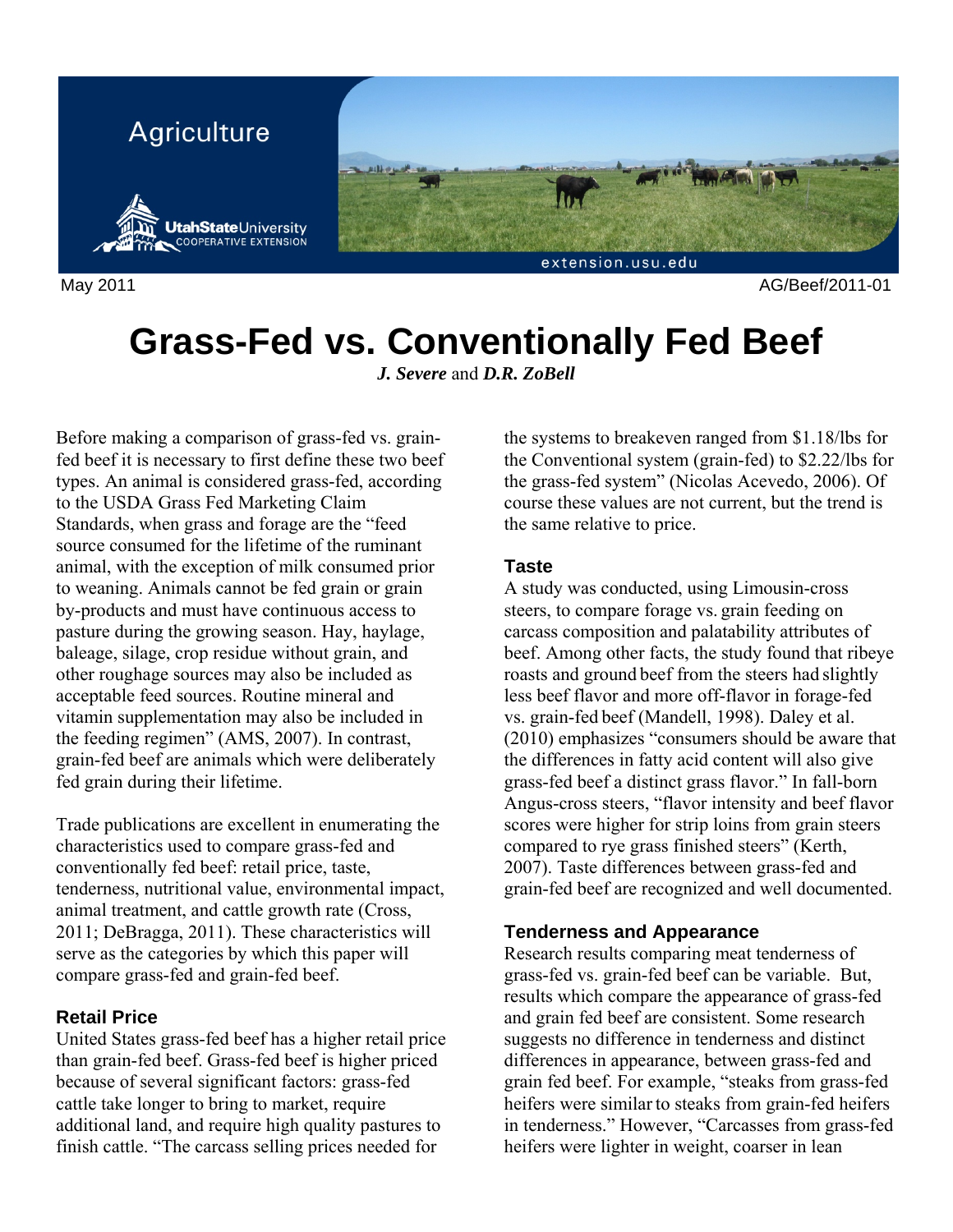texture, in lean color and had more yellow fat than grain-fed heifer carcasses. Steaks from grass-fed heifers were similar to steaks from grain-fed heifers in tenderness, juiciness and flavor, but were darker in color during retail display. All steaks from grassfed heifers were considered unacceptably dark in color after 5 days of display (J. D. Crouse, 1984)".

Thirty fall-born Angus-cross steers were finished on one of three different diets, grain, grain and ryegrass, and ryegrass. When meat comparisons were made, "initial and sustained tenderness scores of strip loins from steers finished on grain were higher when compared to rye grass regimens" and "yellowness values of the subcutaneous fat from both strip loins and ribeye rolls was lowest in cuts taken from steers finished on grain" (Kerth, 2007).

In a 1980 study comparing five different feeding systems, Schroeder et al. (1980) found that "steaks from carcasses of cattle fed the all-forage diets had limited retail acceptability and were scored lower for all palatability-determining characteristics. In their review of nine papers, Brewer and Calkins (2003) found that grass-fed beef is lower in tenderness (both from shear force and by taste panel), flavor and overall acceptability/desirability ratings.

#### **Nutritional Value**

Rule, 2008, pointed out some important facts to consider relative to nutritional value.

A major claim by the grass-fed beef industry is that grass-fed meat is a rich source of certain important fatty acids, in particular, the omega-3 fatty acids ( $\omega$ -3), omega-6 ( $\omega$ -6) fatty acids, and a fairly newly discovered fatty acid with significant potential for positive health benefits, conjugated linoleic acid, or CLA. The discrepancy in claims regarding these fatty acids developed from ambiguous interpretation of data.

When we determine the fatty acid composition of meat, we separate the fat from everything else in the meat sample by an extraction process. We then have a "pool" of fat from which we can analyze completely. Within this pool of fat, the  $\omega$ -3,  $\omega$ -6, CLA, and all other fatty acids occur, including saturated fatty acids. Within the pool of fatty acids, some of these fatty acids will occur at higher or

lower proportions (also referred to as percentages of the total pool of fatty acids) of the entire pool. For example, if the proportion of saturated fatty acids decreased, then something else would increase. Within the pool of fatty acids that would be extracted from a sample of grass-fed beef, we should expect to see a greater proportion of the  $\omega$ -3 fatty acids because this type of fatty acid represents a high-proportion of the fat in the grass.

However, grass is not a rich source of fat, so the amount of fat consumed will not be very great. Also, we should expect the meat of grass-fed beef, once trimmed of excess fat, to be quite lean. This means that the meat will not have very much fat either. Thus, the pool of fat in the meat of grass-fed beef will likely be lower than what we would find in well-marbled beef. So, if we express the  $\omega$ -3 fatty acids found in the fat pool as a percentage of the total pool fatty acids, this value could be five times greater than what we find in the fat of feedlot beef. On the other hand, if we compare the actual amount of ω-3 in the fat pool, the picture changes dramatically. So, what did we provide with the grass-fed beef? We provided a leaner product with residual fat that contained a higher proportion and amount of  $\omega$ -3. But, how much did we provide? The answer should be surprising based on the claims about how rich a source of this important fatty acid is with grass-fed beef.

For CLA, the picture also is not too great compared with claims about this one. It is, however, important to emphasize CLA when developing your grass-fed or feedlot systems because this fatty acid will likely be one with the farthest reaching health benefits.

So, why the low CLA levels? CLA is a product that starts off in the diet as a plant-based fat. After consumed by the animal (has to be a ruminant) the unsaturated fatty acids are going to be modified by the rumen bacteria so that the unsaturated fatty acids are converted to saturated fatty acids. This does not happen in one step. There are intermediate steps that first convert the plant-based fatty acid to CLA, but then this CLA is rapidly converted to a different fatty acid, one with less unsaturation. The final step produces the saturated fatty acid that will be the primary fatty acid absorbed in the small intestine. However, the intermediate steps produced modified fatty acids, and some of them will be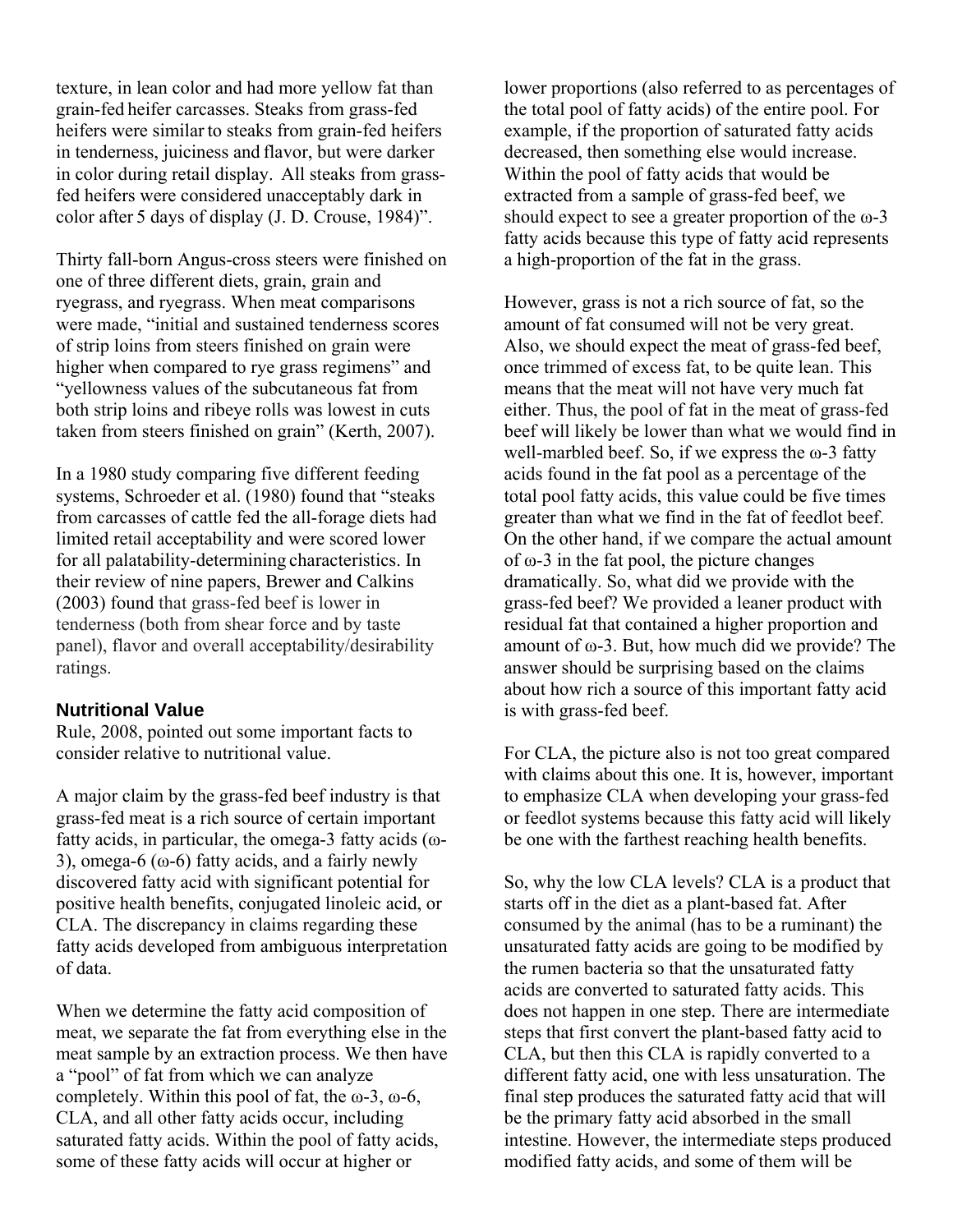washed down the tract to the intestine where they will be absorbed. The CLA doesn't stay around very long, so amounts absorbed are very, very low. But the intermediate fatty acid that occurs when this CLA is modified doesn't get modified nearly as quickly, so more of this last intermediate will wash into the intestine for absorption. When this last intermediate fatty acid is moved to fat tissue cells, or mammary gland cells of a lactating cow, it gets converted back to CLA, but only about 25% of the intermediate fatty acid will get converted back.

The major point here is that it is an intermediate breakdown product that is converted to CLA in fat tissue or mammary gland cells, so not much will be available, and the CLA in meat is a fat-associated product. So, if the meat is lean the CLA level will not be very high. Based on our work on lean meat, this was the case.

Daley et al. (2010), after enumerating the nutritional benefits of grass-fed beef, warns grass-fed beef "has a distinct grass flavor and unique cooking qualities that should be considered when making the transition from grain-fed beef. In addition, the fat from grass-finished beef may have a yellowish appearance."

#### **Environmental Impact**

Over 30 years ago Pimentel et al. (1980) maintain that "using pasture and grazed forest-range for a system of producing live-stock by feeding grass alone reduces the inputs of energy about 60 percent and land resources about 8 percent." In addition to energy and resource savings, Kate Clancy (2006) in a review of scientific literature found that scientist generally agree that grass-fed beef benefit the environment through decreased soil erosion, increased soil fertility, improved water quality, and improved human health (due to reduced antibiotic use).

# **Animal Treatment**

In recent years, the humane treatment of confined animals such as pigs, chickens, and feedlot cattle has been a growing concern to some in society. Clancy (2006) points out that grass-fed cattle are healthier and have less need for antibiotics than feedlot cattle. Acevedo (2006) states that, E. Coli contamination in grass-fed cattle is almost nonexistent. It is clear that fewer health problems

exist in cattle that are grass-fed. This only makes sense since confinement bring animals into closer proximity and increases the likelihood of the spread of disease. Using considerable documentation, Conner (2008) also maintains that "pasture-based agriculture is widely seen as being more humane raising animals outdoors may result in less stress and anti-social behavior and improved health for the animals."

## **Conclusion**

Grain-fed beef has several advantages over grassfed beef. Grain-fed beef is grown faster, requiring less land and time. Grain-fed beef also has more acceptable meat qualities such as flavor, appearance, tenderness and has lower retail cost. Grass-fed beef, on the other hand, requires fewer resources and has less environmental impact than grain-fed beef. In terms of nutrition, the jury is still out on whether grass-fed beef contains more beneficial nutrients for humans. Cattle which are grass fed have fewer health problems, including less stress and anti-social behavior.

## **References**

AMS. (2007, Oct 16). *Grass Fed Marketing Claim Standards.* Retrieved April 4, 2011, from United States Department of Agriculture: Agricultural Marketing Service: http://www.ams.usda.gov/AMSv1.0/ams.fetchTempl

ateData.do?template=TemplateN&navID=GrassFed MarketingClaimStandards&rightNav1=GrassFedMar ketingClaimStandards&topNav=&leftNav=GradingC ertificationandVerfication&page=GrassFedMarketing Claims&resultType=&acct=ls

- Brewer, P. A. (2003). *Quality Traits of Grain- and Grass-Fed Beef: A Review.*
- Clancy, K. (2006, March). Greener Pastures: How grass-fed beef and milk contribute to healthy eating. *Union of Concerned Scientists*.
- Cross, K. (2011, April). *Grass-Fed Beef versus Grain-Fed Beef.* Retrieved April 2011, from CookingLight: http://www.cookinglight.com/cooking-101/resources/grass-fed-beef-grain-fed-beef-00412000070712/
- Cynthia A Daley, A. A. (2010). *A review of fatty acid profiles and antioxidant content in grass-fed and grain-fed beef.* Retrieved April 3, 2011, from Nutrition Journal: http://www.biomedcentral.com/content/pdf/1475- 2891-9-10.pdf
- David Pimentel, P. A. (1980, Feb 22). The Potential for Grass-Fed Livestock: Resource Constraints. *Science*, pp. 843-848 .
- David S. Conner, V. C.-A. (2008, July). Consumer Preferences for Pasture-Raised Animal Products:. *Journal of Food Distribution Research*, pp. 12-25.